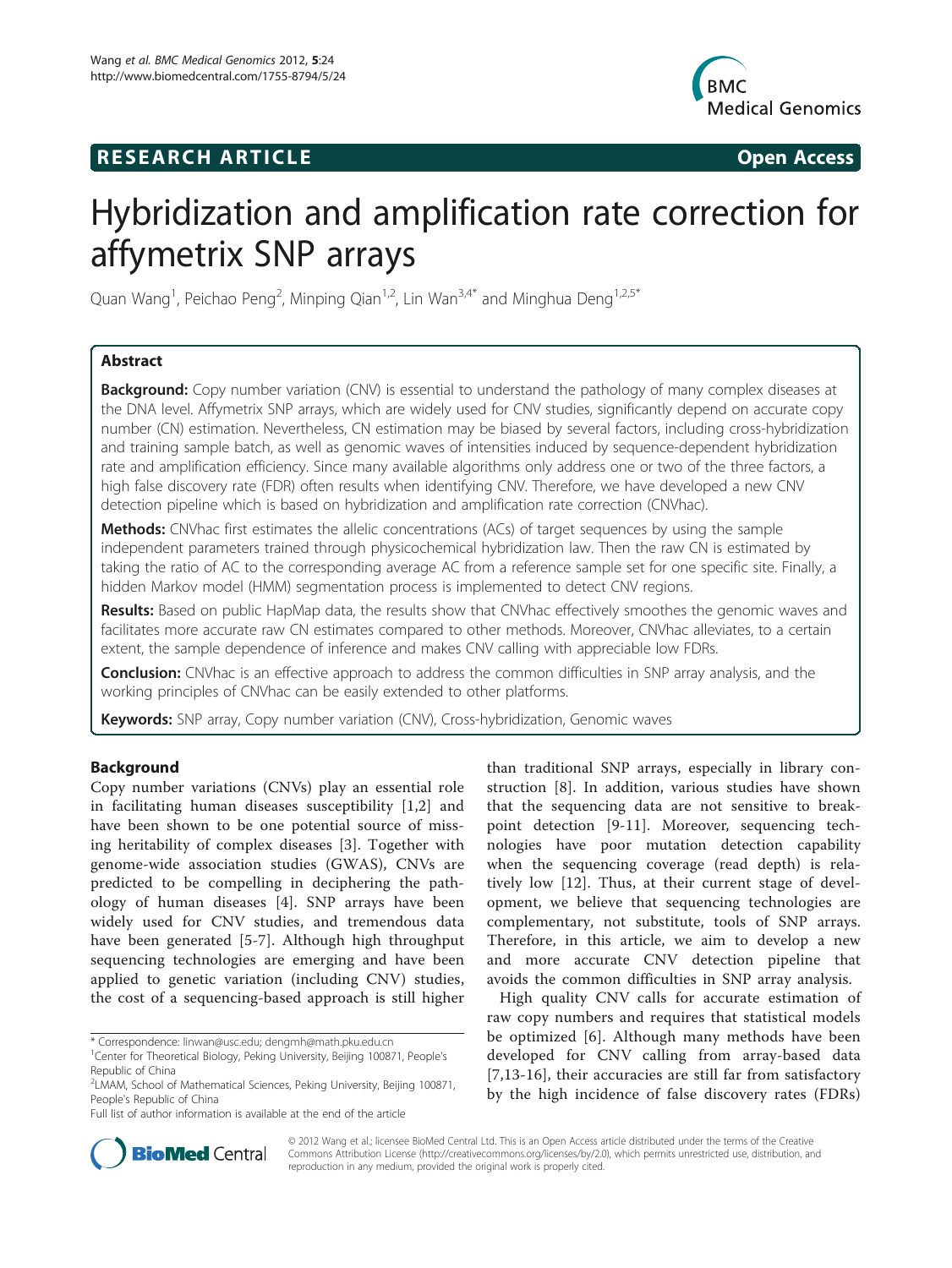[[5,17-19](#page-7-0)]. The high FDRs of these methods mainly arise from (1) cross-hybridization of probes [\[20\]](#page-7-0), (2) genomic waves of intensities [[21-23\]](#page-7-0) and (3) sample dependence of outputs [\[24](#page-7-0)-[26](#page-7-0)].

Cross-hybridization between probes and off-target sequences is a longstanding problem in microarray analysis [[27](#page-8-0)-[30\]](#page-8-0). Therefore, most previous methods have typically ignored cross-hybridization and focused on taking mean or median intensities of probes as the estimated raw CNs [\[15](#page-7-0)[,31](#page-8-0)]. However, such estimated CNs hardly reflect the true allelic concentrations (ACs) of target sequences, and some studies [[6](#page-7-0),[7,20\]](#page-7-0) have shown that cross-hybridization, if not considered, can lead to large bias. To circumvent this problem, one prior investigation used PICR (probe intensity composite representation) to model the hybridization and cross-hybridization based on the underlying physicochemical principle of DNA/DNA duplex formation in array experiments, and then removed the effect of cross-hybridization and accurately estimated AC at a given SNP site through a statistical method [[20\]](#page-7-0). Other similar models were also reported [\[28,32](#page-8-0)].

In addition to cross-hybridization, Maris et al. have stated that "whole-genome microarrays with large-insert clones designed to determine DNA copy number often show variation in hybridization intensity that is related to the genomic position of the clones." [\[22](#page-7-0)] These 'genomic waves' have been observed in SNP arrays [\[21-23](#page-7-0)]. Genomic waves are shown to be correlated with GCcontent [[21](#page-7-0),[23](#page-7-0)] and may stem from the amplification of DNA fragments [[33\]](#page-8-0). In the preprocessing of arrays, DNA samples are first digested with restriction enzymes, such as Nsp, and then ligated with adapters before amplification. However, owing to differences in amplification efficiencies of fragments, the PCR procedure can bring in artifacts which may give rise to genomic waves [\[33](#page-8-0)]. Presence of the waves will hamper detection of aberrations [[23\]](#page-7-0) and introduce hundreds of potentially confounding CNV artifacts that can obscure bona fide variants [[33\]](#page-8-0). To solve this difficulty, a computational approach via fitting regression models with GC-content included as a predictor variable was proposed by [\[22](#page-7-0)], and this approach have improved the accuracy of CNV detection.

Finally, it has long been known that different sample batches can lead to inconsistent results, even if data are collected by the same lab [\[24](#page-7-0)-[26\]](#page-7-0). Owing to this effect, statistical power in meta-analysis of multiple samples may be significantly reduced [[34\]](#page-8-0). Almost all existing algorithms require multiple samples for training because of the numerous parameters, while different training sample batches can lead to different parameter estimation. The inconsistencies may be incurred by this sample-dependent parameter estimation. The effect has

also been shown to be correlated with differences in batch sizes and the extent of homogeneity of samples in each batch. Hence, samples with high homogeneity are suggested to be placed into the same training batch [\[26](#page-7-0)]. Several other methods to adjust this batch effect have also been proposed, such as [[25,](#page-7-0)[35,36](#page-8-0)].

To the best of our knowledge, existing methods only address one or two of the three factors discussed above. In this study, we developed a novel CNV detection pipeline based on hybridization and amplification rate correction (CNVhac<sup>a</sup>) to accurately detect CNVs for Affymetrix SNP array. In contrast to previous methods, CNVhac takes into account all three factors by proper modeling of cross-hybridization, smoothing genomic waves and alleviating sample batch dependence of parameter estimation, thus significantly improving the accuracy of CNV detection. Starting from dozens of basic constants concerning binding affinity, which can be well trained from one single array and are quite stable between arrays, CNVhac is able to get the binding affinity between all probes and sequences without suffering from sample batch dependence. Then CNVhac applies the PICR method [[20\]](#page-7-0) to address the effect of cross-hybridization. Finally, since we have found that the relative amplification efficiencies between different fragments are fairly stable from one array to another, a simple adjustment approach is proposed to smooth the genomic waves. Based on the accurate raw CN estimates, a hidden Markov model (HMM) is also proposed to detect breakpoints along the genome. The implementation of CNVhac with public datasets shows that our method does enhance the power of both raw CN estimation and CNV calling.

## **Methods**

#### Dataset

Dataset I. 'The International HapMap project' [[37](#page-8-0)] mapped 270 samples (30 YRI trios, 30 CEU trios, 45 CHB and 45 JPT individuals) to Affymetrix SNP 6.0 array to identify and catalog genetic similarities and variants in human beings. The raw SNP 6.0 dataset [\(http://](http://www.affymetrix.com/support/technical/sample_data/genomewide_snp6_data.affx) [www.affymetrix.com/support/technical/sample\\_data/](http://www.affymetrix.com/support/technical/sample_data/genomewide_snp6_data.affx) [genomewide\\_snp6\\_data.affx](http://www.affymetrix.com/support/technical/sample_data/genomewide_snp6_data.affx)) is applied in this paper.

Dataset II. Conrad et al. recently used the ultra-highresolution NimbleGen tiling arrays (42 M probes) to identify CNVs for HapMap samples [\[38](#page-8-0)]. The identified CNVs were then filtered by two other technologies (Agilent and Illumina). Finally, over 5000 regions that were cross-platform verified as CNV in at least one of the HapMap individuals of dataset I were selected [[38](#page-8-0)] and referenced as benchmark in this article to assess the power of CNV calling in comparison with other algorithms. We have not performed any experimental research by ourselves, and both dataset I and II are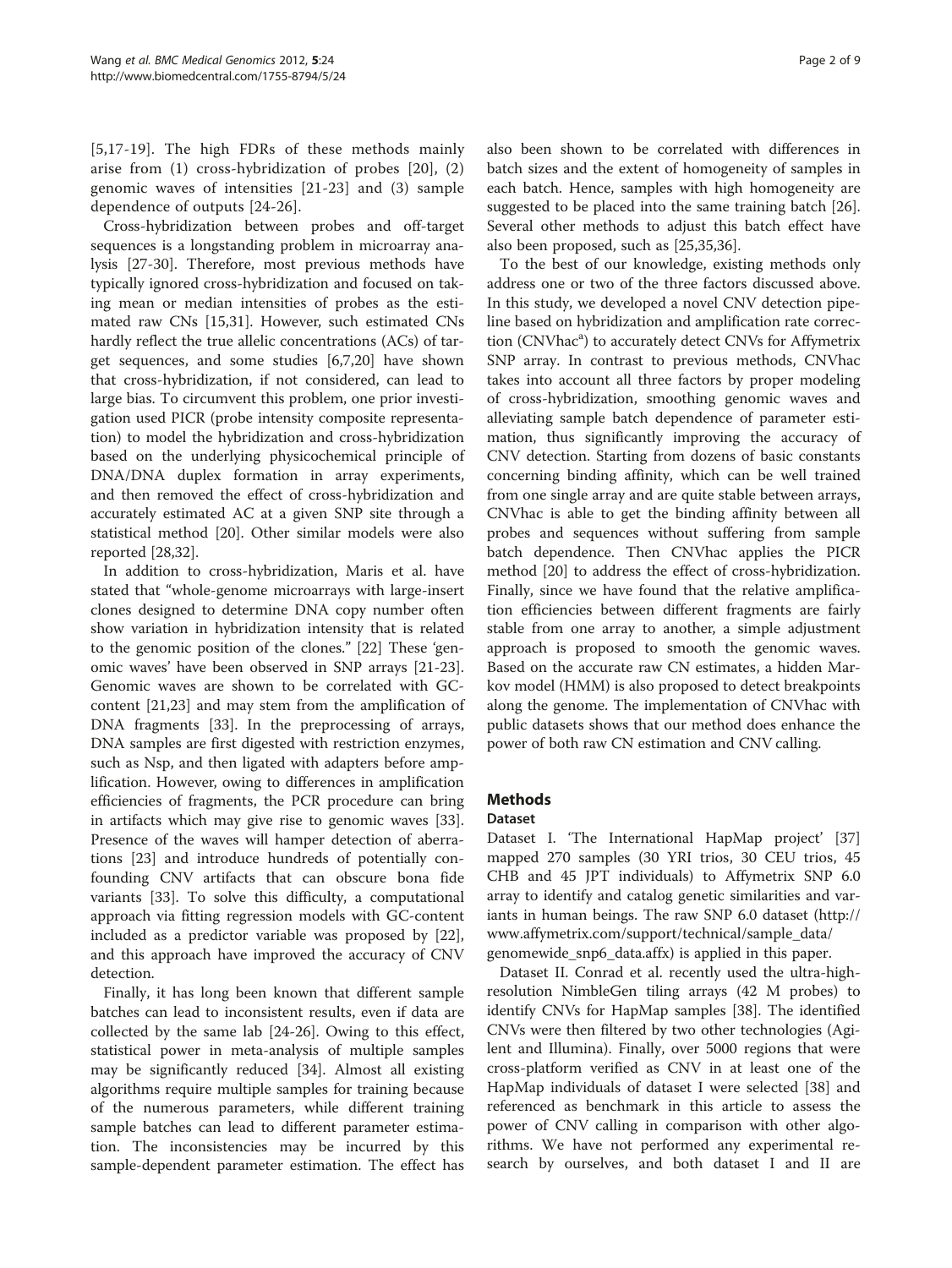downloaded from public databases. Therefore, there is no ethical approval problem in this study.

#### Estimation of raw CNs

The problems usually confronted in the estimation of raw CNs are discussed in the background section. Array intensities not only rely on ACs of target sequences, but also probe binding affinities. Based on [\[20](#page-7-0)], we model hybridization and cross-hybridization with dozens of probe-independent parameters, which can be accurately estimated from single array and are consistent between arrays [[39\]](#page-8-0). Another simple adjustment is proposed to calibrate the various amplification efficiencies.

#### Modeling hybridization and cross-hybridization

Considering one probe in a certain SNP probeset, we have the basic model [[39,40\]](#page-8-0):

$$
I = I_s + I_{bg} + \varepsilon,\tag{1}
$$

where *I*,  $I_s$  and  $I_{bg}$  stand respectively for probe intensity, specific hybridization intensity caused by target sequences and background nonspecific binding intensity, and  $\epsilon$  is the measurement error.  $I_s$  has been further modeled by Langmuir-like adsorption principle, and Equation (1) can be rewritten as:

$$
I = I_s + I_{bg} + \varepsilon = \frac{N}{1 + \exp(E)} + I_{bg} + \varepsilon,
$$
 (2)

where  $N$  is AC of the target sequences, and  $E$  denotes specific binding free energy which can be modeled by position-dependent nearest-neighbor (PDNN) [\[39,40\]](#page-8-0):

$$
E = \sum_{i=1}^{24} \omega_i \lambda (b_i, b_{i+1}),
$$
\n(3)

where  $\omega_i$  is a weight factor which is dependent on the position of consecutive bases along the oligonucleotides,  $b_i$  is the *i*-th nucleotide of probe sequence, and  $\lambda$  is the stacking energy of the pair of nearest-neighbors along the probe. With  $\lambda(b_i, b_{i+1})$  and  $\omega_i$  known as basic constants which hardly change between arrays [[39](#page-8-0)], N can be easily estimated by regression.

However, the model ignores cross-hybridization. There are two alleles (allele A and allele B) in the genome for a certain single polymorphic locus. For high sequence similarity, each allele has a high possibility of binding to the probe which is designed to interrogate the other allele. This cross-hybridization may bring bias when estimating the AC of target sequences (See [\[20](#page-7-0)] and Additional file 1). Therefore, we go one step further to improve the model by assuming that  $I_s$  follows an additive model of  $I_{sA}$  and  $I_{sB}$ . Their meanings are clear: the contribution of allele A and B target sequences,

respectively, to probe intensity. Both  $I_{sA}$  and  $I_{sB}$  can be modeled by Equation (2); thus our proposed model is

$$
I = \frac{N_A}{1 + \exp(E_A)} + \frac{N_B}{1 + \exp(E_B)} + I_{bg} + \varepsilon,
$$
 (4)

where  $N_A$  and  $N_B$  are ACs for allele A and B, respectively, and  $E_A$  and  $E_B$  denote binding free energy. With quite a few probes in one probeset, the ordinary least squares (OLS) method yields unbiased estimates of  $N_A$ and  $N_B$ . The summation of  $N_A$  and  $N_B$  gives the total concentration  $N$  (See [\[20](#page-7-0)] and Additional file 1). For the nonpolymorphic probe with only one allele,  $N$  can be straightforwardly obtained from Equation (2).

#### Normalization between arrays

In order to eliminate the systematic bias between arrays which may arise from the different library preparation conditions of the experimental process, we use the following transformation:

$$
N'_{mk} = N_{mk} \alpha_m, \tag{5}
$$

where  $N_{mk}$  is the total concentration for array m at locus k, and  $\alpha_m = 2/median(N_{mk}, k = 1, 2, \ldots, K)$  is the normalization factor for array  $m$  ( $K =$  the total number of loci from one array).

### Calibration for amplification efficiency

We have found that  $N'_{mk}$  are fairly stable from one array to another, except for CNV regions for one certain locus  $k$  (see Additional file 1); therefore, a simple adjustment approach is proposed to calibrate the various amplification efficiencies:

$$
\hat{N}_{mk} = N'_{mk} \cdot \gamma k,\tag{6}
$$

where  $\gamma_k = 2/median(N'_{mk}, m = 1, 2, ..., M)$  is the adjustment factor for each locus  $k$  ( $M$  is the total number of reference samples). In order to estimate the adjustment factor  $\gamma_k$ , a pool of reference samples is needed. In the case–control assay pattern, the control arrays are treated as the reference pool. In this article, the HapMap samples from dataset I are used to estimate  $\gamma_k$ . CNV hac takes  $\hat{N}_{mk}$ as the estimated raw CN for locus  $k$  in array  $m$ .

#### CNV calling

CNVhac implements a HMM-based algorithm to call CNVs. HMM methods have previously been successfully applied to other studies [\[13](#page-7-0)[,41,42](#page-8-0)], and the main idea of our algorithm is similar to them. In our implementation of the HMM, the hidden state is the true  $CN$  ({0, 1, 2, 3 or >=4}) of each locus along the genome, and the observed state is our estimated raw CN  $N_{mk}$ . For each locus, the emission probabilities are estimated from a normal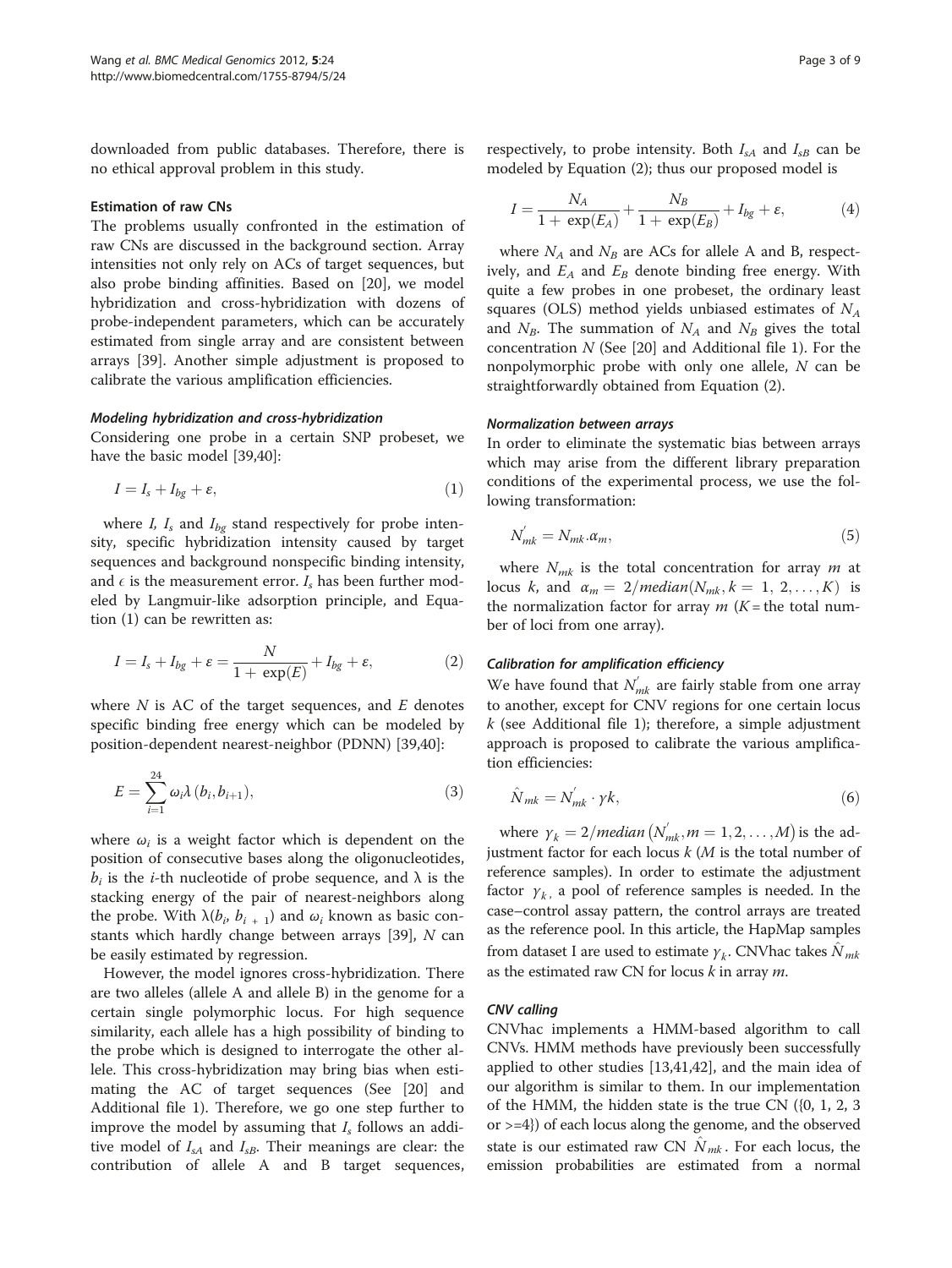distribution with true CN as mean. The transition probability of jumping out from normal state is presumed to be low, whereas jumping back to a normal CN or transitioning within the same state is relatively high. Furthermore, the distance between neighboring loci is correlated with transition probability [\[13](#page-7-0)]. Given the initial emission and transition probabilities, the Viterbi algorithm [\[43](#page-8-0)] is used to decode the hidden states. Then, the parameters can be updated iteratively until converging. A more detailed description of this method can be found in Additional file 1.

## Results

The pipeline of CNVhac mainly consists of two major steps. The preprocessing step first estimates the raw CNs  $N_{mk}$ , and, second, the CNV calling step then searches for breakpoints through a HMM model. In this section, we compare CNVhac with two widely used raw CN estimation methods, CRMA\_v2 ('Copy-number estimation using Robust Multichip Analysis' [[6\]](#page-7-0)) and cn.FARMS ('factor analysis for robust microarray summarization' [\[7](#page-7-0)]), to evaluate the accuracy of estimated raw CN  $\hat{N}_{mk}$ CRMA\_v2 is an extension of CRMA [[44](#page-8-0)] for estimating raw CNs for downstream analyses. cn.FARMS presents a probabilistic latent variable model for summarizing probes to obtain raw CN estimates. Both CRMA\_v2 and cn.FARMS outperform other studies on raw CN estimation [\[6,7\]](#page-7-0). Meanwhile, to assess the performance of CNV calling, we compare CNVhac with another popular approach known as Birdsuite [\[13\]](#page-7-0), which is asserted to be the best for CNV inference with Affymetrix SNP arrays [[5](#page-7-0)]. Because Birdsuite does not estimate raw CNs, it is not considered in the comparison on raw CN estimation.

## Raw CN estimation on HapMap CEU samples

We assess the performance of raw CN estimation from two aspects: the accuracy in classifying the sex of

HapMap individuals and the amplitude of genomic waviness. Females have two copies of X chromosome, while males only one; therefore, the CN of X chromosome can naturally be used as the benchmark to evaluate the power of the raw CN estimates to differentiate between one or two copies. We collected the same 59 CEU parents in Dataset I to do this classification task as [\[7](#page-7-0)]. Children were excluded to avoid inherited biases. The sample of female founder NA12145 was also removed on the basis of its low true CN level [[44](#page-8-0)]. All the loci in the pseudoautosomal regions (PAR1 and PAR2), segmental duplications ([http://humanparalogy.gs.washing](http://humanparalogy.gs.washington.edu/build36)[ton.edu/build36\)](http://humanparalogy.gs.washington.edu/build36) and CNV regions [[38\]](#page-8-0) in chromosome X were excluded owing to CN contamination. Finally, 83121 polymorphic and nonpolymorphic loci were kept which gives  $4904139$  (=83121 × 59) single locus classification tasks. The receiver operating characteristic (ROC) curve is introduced to assess the performance of different methods. The horizontal axis of the ROC curve represents the false positive rate (the fraction of males classified as females), while the vertical axis stands for the true positive rate (the fraction of females classified as females). Figure 1 shows the ROC for CNVhac, CRMA\_v2 and cn.FARMS, respectively. The areas under ROC curve (AUCs) of CNVhac, CRMA\_v2 and cn. FARMS are 0.9684, 0.9603 and 0.9627, respectively. We see that CNVhac outperforms CRMA\_v2 and cn.FARMS when distinguishing males from females based on the estimated raw CNs.

The better result of sex classification by CNVhac may be attributed to better control of genomic waviness. To assess the waviness, we investigated the estimated raw CNs of chromosome X used above. The three sets of raw CNs were separately scaled to the same median. For females, the median is set as 2 and for males 1. Figure [2](#page-4-0) shows an example of dissimilar genomic wave patterns for one female CEU founder, NA06985. The fluctuation

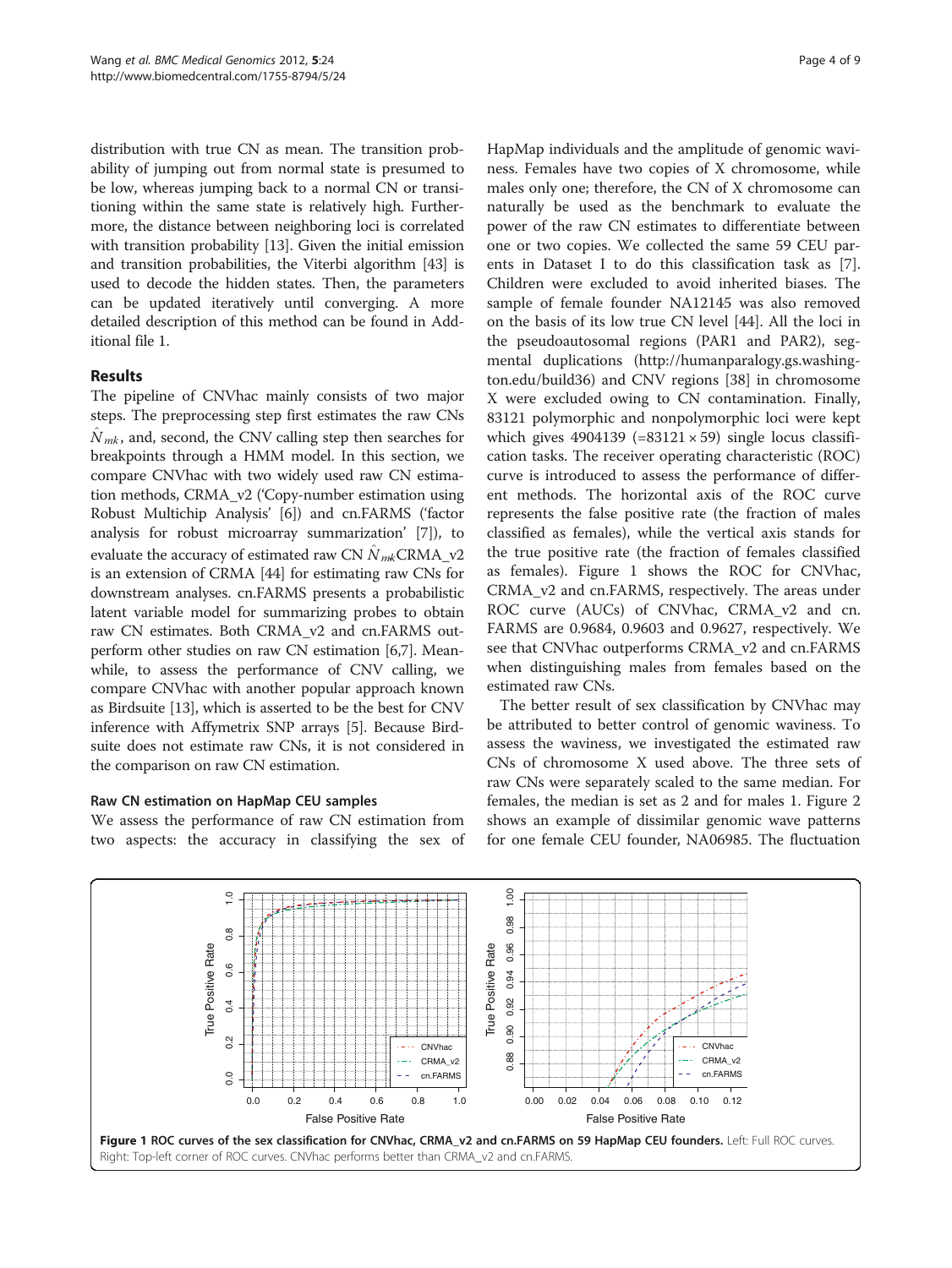<span id="page-4-0"></span>

of raw CNs is obvious in cn.FARMS, with somewhat less fluctuation in CRMA\_v2. However, the waves are smoothed most effectively by CNVhac compared to the other methods. Figure 3 shows the density of raw CNs for female CEU founders and male founders, respectively. More precisely, we computed the variance of raw CNs. For females, the variances of cn.FARMS, CRMA\_v2 and CNVhac are 0.2118, 0.1225 and 0.1112. For males, the variances are 0.2597, 0.0336 and 0.0289.

For both females and males, CNVhac has the smallest variance (F test, all  $p$ -values are < 2e-16). This result implies that CNVhac can smooth the fluctuation through one simple, but effective, method.

#### CNV calling on HapMap samples

The cross-platform verified regions in dataset II are defined as true CNVs to assess the power of CNV detection for CNVhac and Birdsuite on the 269 samples from



FARMS (F test, all  $p$ -values are  $<$  2e-16).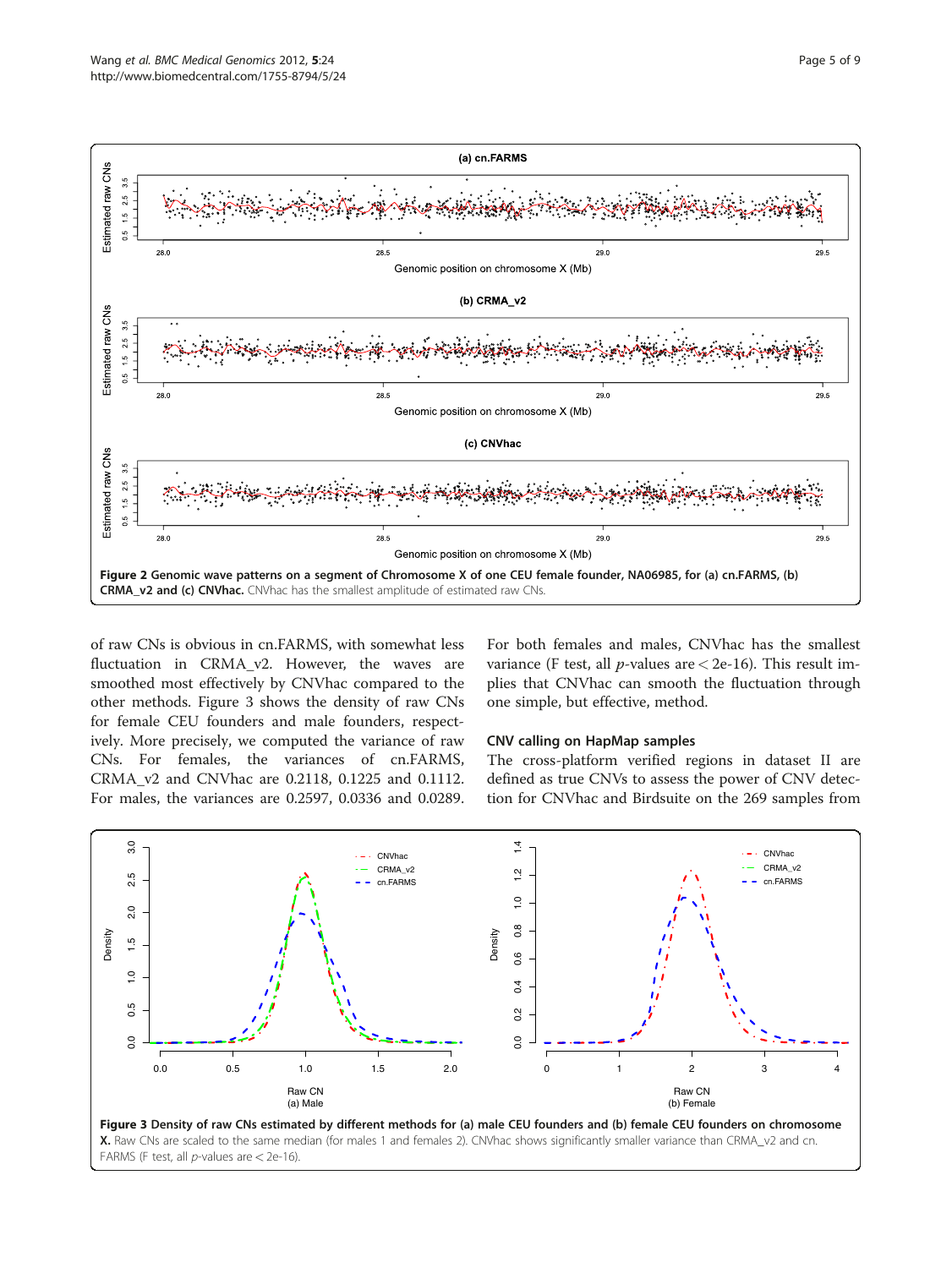dataset I (NA19012 is missing in the result of [\[38](#page-8-0)]). We filtered out those verified regions having fewer than 5 probes designed in Affymertix SNP 6.0 array, resulting in 1381 verified regions for our evaluation. Each sample has a different number of CNVs annotated in the 1381 selected regions [\[38](#page-8-0)]. In total, we have 49662 true CNVs annotated in the 1381 regions across the 269 samples. We assessed the performance of each algorithm by calculating the ratio of the predicted CNVs, which are supported by true CNVs to all the predicted CNVs along the genome (precision), and the fraction of true CNVs, which are predicted by this algorithm (recall). The concordance principle for predicted and true CNVs is that more than 50% of either region is covered by the other. When calculating the precision and recall, we summed up all 269 samples. Through the default parameter settings, the precision and recall of Birdsuite are 40.01% (19337/48333) and 38.94% (19337/49662), while the counterparts of CNVhac are 43.45% (5828/13412) and 11.74% (5828/49662). Compared to Birdsuite, CNVhac has a higher precision, but a lower recall. Note that the results of Birdsuite contain a set of predefined common CNVs provided by another study [\[45](#page-8-0)], whereas CNVhac identifies CNVs without a source of predefined common CNVs. In GWAS analyses, false discoveries are inclined to occur when identifying rare CNVs [[7](#page-7-0)]. Therefore, in the assessment of CNV calling power here, we removed the predefined common CNVs [[45\]](#page-8-0) from both the predicted and true CNVs. Altogether we have 22043 true CNVs across the 269 samples this time. The 1-precision versus recall curve which is similar to ROC is introduced to show the performance. A curve more in the upper-



left corner indicates better performance. Figure 4 shows the 1-precision versus recall curve of CNV calling for all 269 HapMap samples in Dataset I. At comparable levels of recall, we see that CNVhac gives higher precision than Birdsuite. A higher precision means a lower false discovery rate (FDR). The result implies that our method calls CNVs with a lower FDR.

### Sample batch dependence of CNV calling

As described in the Background section, different parameters trained from different sample batches may cause an in-consistent inference. To evaluate the sample batch dependence of CNV calling of CNVhac, we compare it with Bird-suite. In CNVhac, estimating adjustment factor  $\gamma_k$  is the only step requiring a batch of samples. In Section 3.2, all 270 HapMap samples were used to estimate  $\gamma_k$ . Here, we divided the 270 samples into 3 groups and then treated them as different pools of reference samples. Each group consisted of 90 samples. (The different choice of samples in each group can be found in Additional file 2). Adjustment factor  $\gamma_k$  can be estimated within each group, respectively. With the different  $\gamma_{k}$ , raw CN estimates  $\hat{N}_{mk}$  change, as well as the CNV calling. For a specific sample  $S_i$ , three sets of CNV regions can be detected through different  $\gamma_k$ . We assess the batch dependence by computing the ratio of intersection regions to union. For Birdsuite, 3 groups were created by the same way. Next, sample  $S_i$  was put to the other two groups which do not contain it. Hence, one can also obtain three sets of identified CNVs. We chose 6 individuals (2 CEU, 2 YRI, 1JPT and 1CHB) to call CNVs based on different groups. Table 1 displays the ratio of intersection to union, respectively, under default parameter setting. From this, we see that CNVhac shows significantly higher ratios than Birdsuite ( $p$ -value = 6.5e-3 by Wilcoxon rank-sum test). This indicates that CNVhac alleviates the sample batch dependence of CNV calling to a certain extent.

Table 1 Results of CNV calling based on different training sample batches for CNVhac and Birdsuite

|                             | <b>Birdsuite</b> |    |      |  |  |                                                                                | <b>CNVhac</b> |       |      |           |        |                     |
|-----------------------------|------------------|----|------|--|--|--------------------------------------------------------------------------------|---------------|-------|------|-----------|--------|---------------------|
|                             |                  |    |      |  |  | $G1^{\$}$ $G2$ $G3$ $1^{\$}$ $U^{\dagger}$ Ratio <sup>†</sup> $G1$ $G2$ $G3$ 1 |               |       |      |           | $\Box$ | Ratio               |
| NA12156 17                  |                  | 19 | 21   |  |  | 14 22 0.64                                                                     | 15            | - 17  | 18   |           | 15 17  | 0.88                |
| NA12878 22 21 19 15 28 0.54 |                  |    |      |  |  |                                                                                |               |       |      |           |        | 29 26 24 20 33 0.61 |
| NA18507 19                  |                  |    |      |  |  | 15 20 10 23 0.43                                                               |               | 16 20 | - 20 |           |        | 15 21 0.71          |
| NA18517 20                  |                  |    |      |  |  | 21 21 14 25 0.56                                                               | 21 21         |       | 18   | 16 23 0.7 |        |                     |
| NA18555 16                  |                  |    |      |  |  | 16 15 11 20 0.55                                                               | $16 \quad 14$ |       | - 17 | -11       |        | 18 061              |
| NA18956                     | - 13             | 12 | 16 9 |  |  | 16 0.6                                                                         | 20            | 21    | -24  |           |        | 16 24 067           |

§The number of predicted CNVs using group 1 for parameter training. The number of CNVs in intersection set of "G1", "G2" and "G3".<sup>†</sup>The number of CNVs in upion set of "G1", "G2" and "G2". <sup>†</sup>The number of CNVs in union set of "G1", "G2" and "G3".

{ The ratio of intersection to union.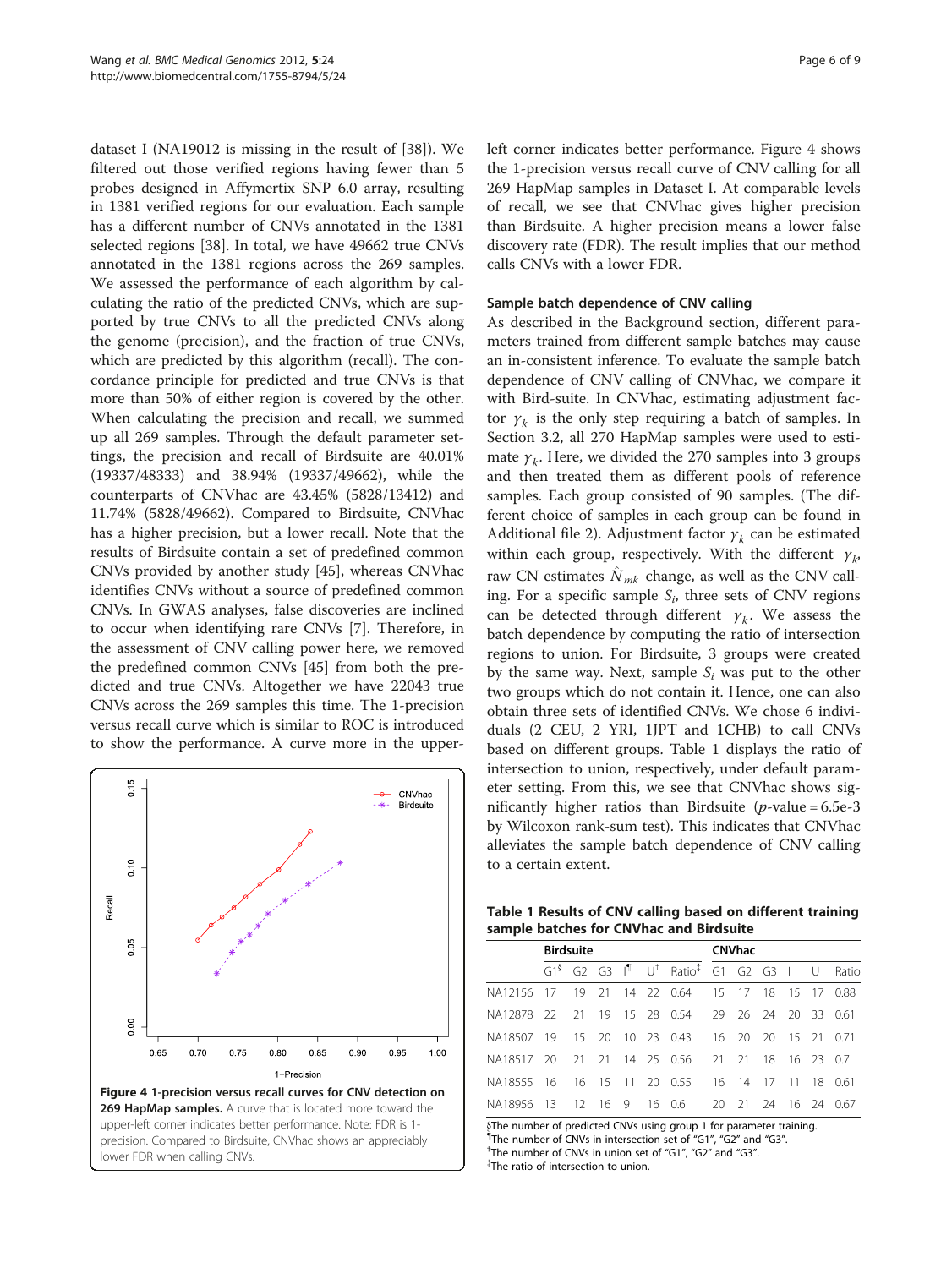## **Discussion**

For years, the array-based technologies have been widely used for exploring CNV events. However, the inherent noise of microarray data may lead to high FDR when making inferences. In array experiments, hybridization is highly correlated with the sequence constitutions [[27,28,30,32,39,40](#page-8-0),[46](#page-8-0)]. The binding affinities of probes can be subject to large variability by the various sequences. Most previous algorithms attempt to model the binding affinity through statistical or empirical methods [\[41,44](#page-8-0)], which need multiple samples for training parameters. However, such multiple samples may lead to another problem: sample dependence of outputs [[26\]](#page-7-0). The various choices of training samples may result in different estimated parameters, leading, in turn, to incompatible results. All the algorithms which need multiple training samples have a possibility encountering this effect. Consequently, strategies based on singlearray processing are preferred. Up to now, however, few single-array approaches have been presented. CRMA\_v2 is a single-array preprocessing method for SNP array analysis. However, the raw CNs estimated by CRMA\_v2 exhibit a wavy pattern, and thus may not be accurate enough for downstream CNV identification.

Motivated by addressing the cross-hybridization of probes, genomic waves of intensities and sample dependence of parameter estimation, we propose in this article a single-array preprocessing method, termed CNVhac, to estimate more accurate raw CNs. Based on the previous PICR method [[20\]](#page-7-0), we model the hybridization and cross-hybridization of probes through physicochemical law. Wan et al. have shown that the PICR model can address the cross-hybridization effect very well [[20\]](#page-7-0). The genomic wave patterns of signal intensities are hypothesized to reflect the various amplification efficiencies of DNA fragments in the PCR process [[33\]](#page-8-0). However, based on the diversity of sheared fragments and complicated PCR procedures, it is difficult to estimate the accurate amplification rate for each locus. Instead, we smooth the genomic waves by estimating an adjustment factor for each locus since we have found that the estimated CNs show a fairly stable pattern between loci (see Additional file 1). Compared to CRMA\_v2 and cn.FARMS, this simple calibration method effectively reduces the amplitude of waviness. Note that the reduction of waviness is not simply a compression of variance in that CNVhac provides more accurate raw CN estimates which can well differentiate between one or two copies. Moreover, the number of parameters needed to estimate target concentration  $N_{mk}$ in CNVhac is much fewer than prior statistical models and can be estimated from one single array quite stably [[39\]](#page-8-0). This property avoids the sample dependence of parameter estimation. Compared to one popular CNV

detection method known as Birdsuite [\[5,13\]](#page-7-0), CNVhac, indeed, alleviates the sample dependence of CNV calling more effectively. However, CNVhac needs a pool of reference samples to estimate  $\gamma_k$  for calibrating amplification efficiency. In the case–control assay pattern, the control samples are treated as the reference pool. While the dataset contains only case samples, anonymous normal samples, e.g., HapMap samples, can be used as the reference pool. Because of the different experimental conditions, the anonymous normal samples may bring sample-dependent bias for  $\gamma_k$ . Actually, CNVhac cannot address this kind of sample dependence.

CNVs have attracted much attention in recent years because they are assumed to play a significant role in causing human disease [[1,4\]](#page-7-0). Especially, some recent studies and reviews have shown that rare CNVs contribute much more to neuropsychiatric disorders than previously thought [\[2](#page-7-0)[,47-51](#page-8-0)]. However, the mechanism underlying the influence of CNVs on human phenotypes is still not well understood. Furthermore, even a small fraction of false discoveries may introduce misunderstanding in the downstream association studies. Therefore, CNV calling methods are strongly de-sired to control the FDR [\[7](#page-7-0)]. On the basis of raw CN estimates with cross-hybridization and amplification rate correction, CNVhac can identify rare CNVs with a lower FDR compared to the powerful Birdsuite method. This result implies that CNVhac can accurately identify CNVs, especially rare CNVs, for downstream association studies.

Since CNVhac is a single-array based strategy, the running time could be reduced by executing CNVhac on multiple processors in parallel when analyzing a large set of samples. Also, since parameters are consistent between arrays, there is no need to reprocess the early data when new samples are hybridized.

## Conclusion

Cross-hybridization and different amplification efficiencies of probes are the common difficulties in microarray analysis. Most studies attempt to solve the problem by training numerous model parameters from a large dataset, but this might incur inconsistent results. Moreover, the statistical power of this methodology may be significantly reduced when the training dataset is not big enough. In this article, we first addressed crosshybridization problem through physico-chemical law and then proposed a simple adjustment for the various amplification rates. Our method, CNVhac, avoids complicated statistical models which need many samples for training. By comparing CNVhac with other methods, we have established that our simple process is effective and suitable for all Affymetrix SNP array types with similar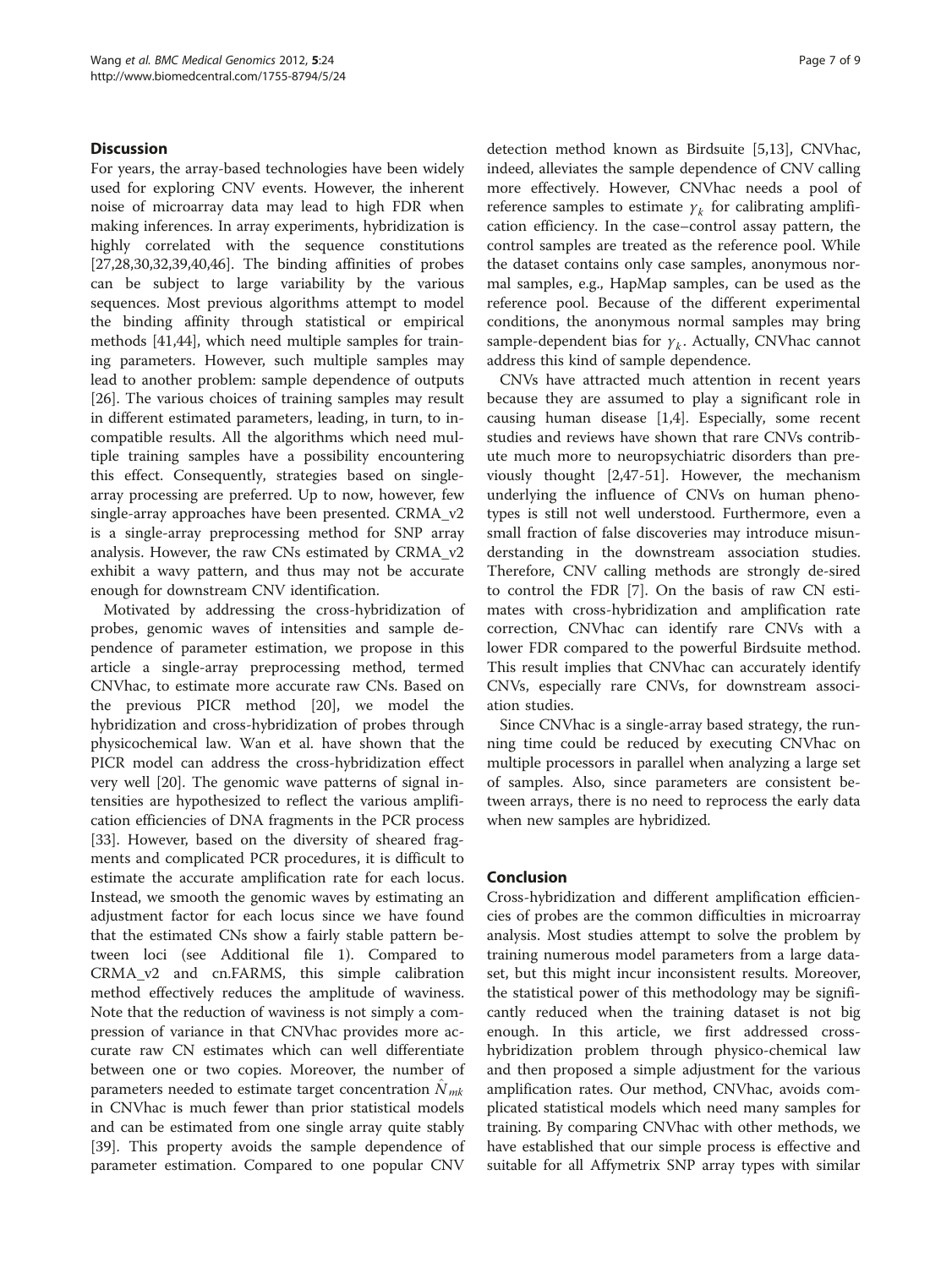<span id="page-7-0"></span>design standards. Finally, the working principle of CNVhac can be easily extended to other platforms, such as Illumina and Agilent arrays.

## Endnotes

 $CNN$ hac<sup>a</sup>: The algorithm is implemented in R and  $C++$ and is available at [http://www.math.pku.edu.cn/teachers/](http://www.math.pku.edu.cn/teachers/dengmh/CNVhac) [dengmh/CNVhac.](http://www.math.pku.edu.cn/teachers/dengmh/CNVhac)

## Additional files

[Additional file 1](http://www.biomedcentral.com/content/supplementary/1755-8794-5-24-S1.pdf): Supplementary Materials. It contains details of modeling hybridization, cross-hybridization and HMM, as well as one figure explaining stable total concentrations between arrays [52].

[Additional file 2](http://www.biomedcentral.com/content/supplementary/1755-8794-5-24-S2.xls): Constitution of different reference groups.

#### Abbreviations

CN: Copy number; CNV: Copy number variation; FDR: False discovery rate; AC: Allelic concentration; HMM: Hidden Markov Model; GWAS: Genome-wide association studies; PICR: Probe intensity composite representation; PDNN: Position-dependent nearest-neighbor; OLS: Ordinary least squares; CRMA: Copy-number estimation using Robust Multichip Analysis; cn. FARMS: Factor analysis for robust microarray summarization; ROC: Receiver operating characteristic; AUC: Area under ROC curve.

#### Competing interests

The authors declare that they have no competing interests.

## Acknowledgements

We thank Linbo Wang and Yongjian Kang for helpful discussions.

#### Author details

<sup>1</sup>Center for Theoretical Biology, Peking University, Beijing 100871, People's Republic of China. <sup>2</sup>LMAM, School of Mathematical Sciences, Peking University, Beijing 100871, People's Republic of China. <sup>3</sup>Molecular and Computational Biology Program, University of Southern California, Los Angeles, CA, USA. <sup>4</sup>National Center for Mathematics and Interdisciplinary Sciences, and the Key Laboratory of Systems and Control, Academy of Mathematics and Systems Science, Chinese Academy of Sciences, Beijing 100190, People's Republic of China. <sup>5</sup>Center for Statistical Science, Peking University, Beijing 100871, People's Republic of China.

#### Authors' contributions

MPQ and MHD conceived the project. MPQ, LW and MHD proposed the main idea. QW and PCP developed the program. QW implemented the methods, analyzed the data, and wrote the manuscript. MPQ, LW and MHD finalized the manuscript. All authors read and approved the final manuscript.

#### Funding

This work was supported by the National Natural Science Foundation of China [No.31171262, No.11021463] and the National Key Basic Research Project of China [No.2009CB918503].

#### Received: 21 February 2012 Accepted: 12 June 2012 Published: 12 June 2012

#### References

- 1. Craddock N, Hurles ME, Cardin N, Pearson RD, Plagnol V, Robson S, Vukcevic D, Barnes C, Conrad DF, Giannoulatou E, et al: Genome-wide association study of CNVs in 16,000 cases of eight common diseases and 3,000 shared controls. Nature 2010, 464:713–720.
- 2. Grozeva D, Kirov G, Ivanov D, Jones IR, Jones L, Green EK, St Clair DM, Young AH, Ferrier N, Farmer AE, et al: Rare copy number variants: a point of rarity in genetic risk for bipolar disorder and schizophrenia. Arch Gen Psychiatry 2010, 67:318–327.
- 3. Manolio TA, Collins FS, Cox NJ, Goldstein DB, Hindorff LA, Hunter DJ, McCarthy MI, Ramos EM, Cardon LR, Chakravarti A, et al: Finding the missing heritability of complex diseases. Nature 2009, 461:747–753.
- 4. McCarroll SA: Extending genome-wide association studies to copynumber variation. Hum Mol Genet 2008, 17:R135–R142.
- 5. Zhang D, Qian Y, Akula N, Alliey-Rodriguez N, Tang J, Gershon ES, Liu C: Accuracy of CNV Detection from GWAS Data. PLoS One 2011, 6:e14511.
- 6. Bengtsson H, Wirapati P, Speed TP: A single-array preprocessing method for estimating full-resolution raw copy numbers from all Affymetrix genotyping arrays including GenomeWideSNP 5 & 6. Bioinformatics 2009, 25:2149–2156.
- 7. Clevert DA, Mitterecker A, Mayr A, Klambauer G, Tuefferd M, De Bondt A, Talloen W, Gohlmann H, Hochreiter S: cn.FARMS: a latent variable model to detect copy number variations in microarray data with a low false discovery rate. Nucleic Acids Res 2011, 39:e79.
- 8. Medvedev P, Stanciu M, Brudno M: Computational methods for discovering structural variation with next-generation sequencing. Nat Methods 2009, 6:S13–S20.
- 9. Alkan C, Kidd JM, Marques-Bonet T, Aksay G, Antonacci F, Hormozdiari F, Kitzman JO, Baker C, Malig M, Mutlu O, et al: Personalized copy number and segmental duplication maps using next-generation sequencing. Nat Genet 2009, 41:1061–1067.
- 10. Sudmant PH, Kitzman JO, Antonacci F, Alkan C, Malig M, Tsalenko A, Sampas N, Bruhn L, Shendure J, Eichler EE: Diversity of human copy number variation and multicopy genes. Science 2010, 330:641–646.
- 11. Alkan C, Coe BP, Eichler EE: Genome structural variation discovery and genotyping. Nat Rev Genet 2011, 12:363–376.
- 12. Wang W, Wei Z, Lam TW, Wang J: Next generation sequencing has lower sequence coverage and poorer SNP-detection capability in the regulatory regions. Sci Rep 2011, 1:55.
- 13. Korn JM, Kuruvilla FG, McCarroll SA, Wysoker A, Nemesh J, Cawley S, Hubbell E, Veitch J, Collins PJ, Darvishi K, et al: Integrated genotype calling and association analysis of SNPs, common copy number polymorphisms and rare CNVs. Nat Genet 2008, 40:1253–1260.
- 14. Lin M, Wei LJ, Sellers WR, Lieberfarb M, Wong WH, Li C: dChipSNP: significance curve and clustering of SNP-array-based loss-ofheterozygosity data. Bioinformatics 2004, 20:1233-1240.
- 15. Barnes C, Plagnol V, Fitzgerald T, Redon R, Marchini J, Clayton D, Hurles ME: A robust statistical method for case–control association testing with copy number variation. Nat Genet 2008, 40:1245–1252.
- 16. Pique-Regi R, Ortega A, Asgharzadeh S: Joint estimation of copy number variation and reference intensities on multiple DNA arrays using GADA. Bioinformatics 2009, 25:1223–1230.
- 17. Carter NP: Methods and strategies for analyzing copy number variation using DNA microarrays. Nat Genet 2007, 39:S16–S21.
- 18. Scherer SW, Lee C, Birney E, Altshuler DM, Eichler EE, Carter NP, Hurles ME, Feuk L: Challenges and standards in integrating surveys of structural variation. Nat Genet 2007, 39:S7–S15.
- 19. Winchester L, Yau C, Ragoussis J: Comparing CNV detection methods for SNP arrays. Brief Funct Genomic Proteomic 2009, 8:353–366.
- 20. Wan L, Sun K, Ding Q, Cui Y, Li M, Wen Y, Elston RC, Qian M, Fu WJ: Hybridization modeling of oligonucleotide SNP arrays for accurate DNA copy number estimation. Nucleic Acids Res 2009, 37:e117.
- 21. Marioni JC, Thorne NP, Valsesia A, Fitzgerald T, Redon R, Fiegler H, Andrews TD, Stranger BE, Lynch AG, Dermitzakis ET, et al: Breaking the waves: improved detection of copy number variation from microarray-based comparative genomic hybridization. Genome Biol 2007, 8:R228.
- 22. Diskin SJ, Li M, Hou C, Yang S, Glessner J, Hakonarson H, Bucan M, Maris JM, Wang K: Adjustment of genomic waves in signal intensities from wholegenome SNP genotyping platforms. Nucleic Acids Res 2008, 36:e126.
- van de Wiel MA, Picard F, van Wieringen WN, Ylstra B: Preprocessing and downstream analysis of microarray DNA copy number profiles. Brief Bioinform 2010, 12(1):10–21. [http://bib.oxfordjournals.org/content/12/1/10.](http://bib.oxfordjournals.org/content/12/1/10.short) [short](http://bib.oxfordjournals.org/content/12/1/10.short).
- 24. Lander ES: Array of hope. Nat Genet 1999, 21:3-4.
- 25. Johnson WE, Li C, Rabinovic A: Adjusting batch effects in microarray expression data using empirical Bayes methods. Biostatistics 2007, 8:118–127.
- 26. Hong H, Su Z, Ge W, Shi L, Perkins R, Fang H, Xu J, Chen JJ, Han T, Kaput J, et al: Assessing batch effects of genotype calling algorithm BRLMM for